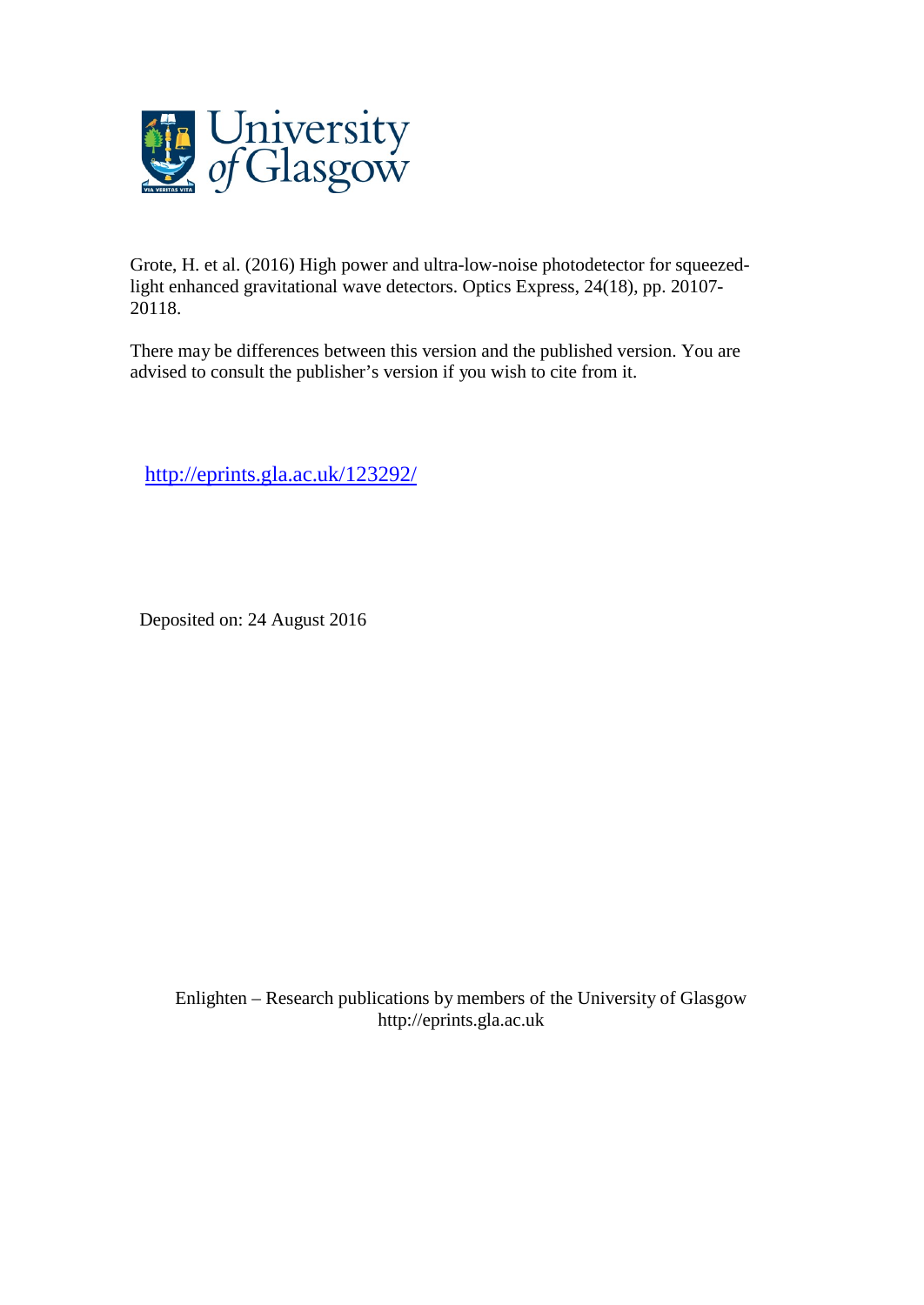# **High power and ultra-low-noise photodetector for squeezed-light enhanced gravitational wave detectors**

**HARTMUT GROTE,** <sup>1</sup>,<sup>∗</sup> **MICHAEL WEINERT,** <sup>1</sup> **RANA X ADHIKARI,** 2 **CHRISTOPH AFFELDT,** <sup>1</sup> **VOLKER KRINGEL,** <sup>1</sup> **JONATHAN LEONG,** 1 **JAMES LOUGH,** <sup>1</sup> **HARALD LÜCK,** <sup>1</sup> **EMIL SCHREIBER,** <sup>1</sup> **KENNETH A STRAIN,** <sup>3</sup> **HENNING VAHLBRUCH,** <sup>1</sup> **AND HOLGER WITTEL**<sup>1</sup>

<sup>1</sup>*Max-Planck-Institut für Gravitationsphysik (Albert-Einstein-Institut) and Leibniz Universität Hannover, Callinstr. 38, 30167 Hannover, Germany*

<sup>2</sup>*California Institute of Technology, Pasadena, CA 91125, USA*

<sup>3</sup>*SUPA, School of Physics and Astronomy, The University of Glasgow, Glasgow, G12 8QQ, UK*

<sup>∗</sup> *hartmut.grote@ligo.org*

**Abstract:** Current laser-interferometric gravitational wave detectors employ a self-homodyne readout scheme where a comparatively large light power  $(5-50 \text{ mW})$  is detected per photosensitive element. For best sensitivity to gravitational waves, signal levels as low as the quantum shot noise have to be measured as accurately as possible. The electronic noise of the detection circuit can produce a relevant limit to this accuracy, in particular when squeezed states of light are used to reduce the quantum noise. We present a new electronic circuit design reducing the electronic noise of the photodetection circuit in the audio band. In the application of this circuit at the gravitational-wave detector GEO 600 the shot-noise to electronic noise ratio was permanently improved by a factor of more than 4 above 1 kHz, while the dynamic range was improved by a factor of 7. The noise equivalent photocurrent of the implemented photodetector and circuit is about 5  $\mu$ A/ $\sqrt{$ Hz above 1 kHz with a maximum detectable photocurrent of 20 mA. With the new circuit, the observed squeezing level in GEO 600 increased by 0.2 dB. The new circuit also creates headroom for higher laser power and more squeezing to be observed in the future in GEO 600 and is applicable to other optics experiments.

© 2016 Optical Society of America

**OCIS codes:** (270.6570) Quantum optics, squeezed states; (120.3180) Instrumentation, interferometry; (230.5160) Optical devices, photodetectors; (000:2190) General, experimental physics.

## **References and links**

- <span id="page-1-0"></span>1. B. P. Abbott *et al.*, "Observation of Gravitational Waves from a Binary Black Hole Merger," Phys. Rev. Lett. 116, 061102+ (2016).
- <span id="page-1-1"></span>2. J. Appel, D. Hoffman, E. Figueroa, and A. I. Lvovsky, "Electronic noise in optical homodyne tomography," Phys. Rev. A 75, 035802+ (2007).
- <span id="page-1-2"></span>3. K. L. Dooley, J. R. Leong, T. Adams, C. Affeldt, A. Bisht, C. Bogan, J. Degallaix, C. Gräf, S. Hild, J. Hough, A. Khalaidovski, N. Lastzka, J. Lough, H. Lück, D. Macleod, L. Nuttall, M. Prijatelj, R. Schnabel, E. Schreiber, J. Slutsky, B. Sorazu, K. A. Strain, H. Vahlbruch, M. Was, B. Willke, H. Wittel, K. Danzmann, and H. Grote, *et al.*, "GEO 600 and the GEO-HF upgrade program: successes and challenges," Classical and Quantum Gravity 33, 075009+ (2016).
- <span id="page-1-3"></span>4. H. Grote, K. Danzmann, K. L. Dooley, R. Schnabel, J. Slutsky, and H. Vahlbruch, "First Long-Term Application of Squeezed States of Light in a Gravitational-Wave Observatory," Physical Review Letters 110, 181101+ (2013).
- <span id="page-1-4"></span>5. The LIGO Scientific Collaboration, "Advanced LIGO," Classical and Quantum Gravity 32, 074001+ (2015).
- <span id="page-1-5"></span>6. J. B. Johnson, "Thermal Agitation of Electricity in Conductors," Phys. Rev. 32, 97–109 (1928).
- <span id="page-1-6"></span>7. P. Fritschel, M. Evans, and V. Frolov, "Balanced homodyne readout for quantum limited gravitational wave detectors," Optics Express 22, 4224+ (2014).
- <span id="page-1-7"></span>8. The LIGO Scientific Collaboration, "A gravitational wave observatory operating beyond the quantum shot-noise limit," Nat Phys 7, 962–965 (2011).
- <span id="page-1-8"></span>9. The LIGO Scientific Collaboration, "Enhancing the sensitivity of the LIGO gravitational wave detector by using squeezed states of light," Nature Photonics 7, 613–619 (2013).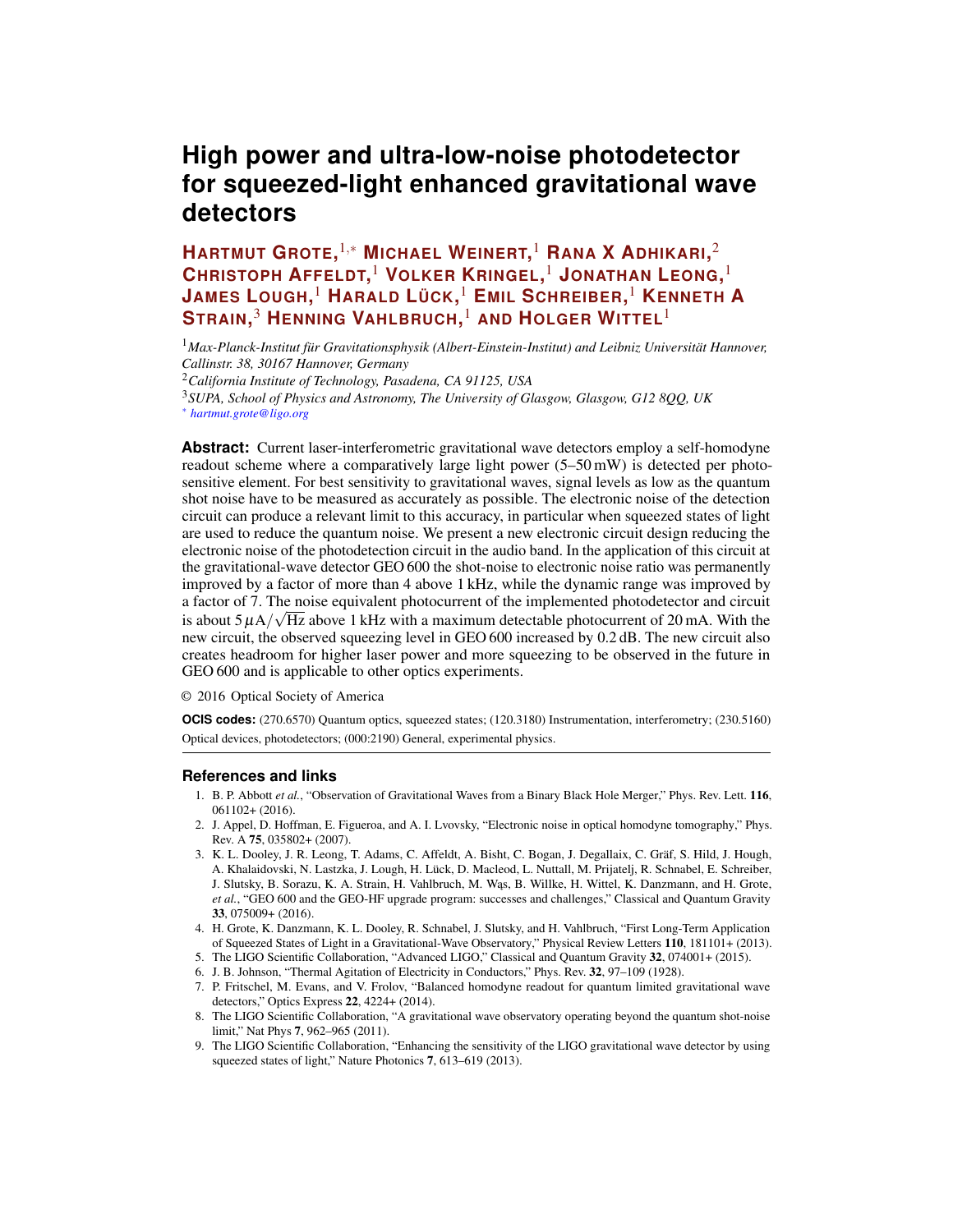- <span id="page-2-2"></span>10. M. B. Gray, D. A. Shaddock, C. C. Harb, and H. A. Bachor, "Photodetector designs for low-noise, broadband, and high-power applications," Review of Scientific Instruments 69, 3755-3762 (1998).
- <span id="page-2-4"></span>11. K. L. Dooley, E. Schreiber, H. Vahlbruch, C. Affeldt, J. R. Leong, H. Wittel, and H. Grote, "Phase control of squeezed vacuum states of light in gravitational wave detectors," Opt. Express 23, 8235–8245 (2015).
- <span id="page-2-0"></span>12. D. V. Martynov *e*t al., "The Sensitivity of the Advanced LIGO Detectors at the Beginning of Gravitational Wave Astronomy," Phys. Rev. D 93, 112004 (2016).
- <span id="page-2-1"></span>13. F. Seifert, "Resistor Current Noise Measurements,"
- https://dcc.ligo.org/public/0002/T0900200/001/current\_noise.pdf (2009)
- <span id="page-2-3"></span>14. G. Heinzel, "Electronic Noise in Interferometers," in: Gravitational Wave Detection II, Proceedings of the 2nd TAMA International Workshop on Gravitational Wave Detection, Tokyo October 19–22, *Universal Academy Press* Tokyo, Japan (1999)

## **1. Introduction**

Gravitational waves have recently been detected for the first time, using ultra-sensitive laser interferometers [\[1\]](#page-1-0). These gravitational wave (GW) detectors, but also a number of other optics experiments, work in a regime where small, often transient, signals are to be detected on the background of instrument noise. For a large fraction of the sensitive frequency band the limiting instrument noise in GW detectors is shot noise associated with the quantized interaction of light fields with photodetectors. To optimize the overall sensitivity of a GW detector or other optics experiments of this kind, the inevitable shot noise should not be contaminated with other, avoidable, technical noise sources, as far as possible. As *sensitivity* we define the minimum signal quantity that a device can measure at a given frequency. For GW detectors, this quantitiy represents the length change of interferometer arms. Speaking of a higher sensitivity is understood as a smaller minimum signal quantity that can be measured. Often one would be satisfied with the notion that the shot noise somehow dominates other technical noise sources such as the noise of the photodiode electronics circuit. By how much shot noise should dominate is a matter of the application requirements: For some experiments it might be enough to have shot noise to equal the electronics noise (which is implicit in the notion of noise equivalent photocurrent or light power, as a reference point). For other experiments one may be satisfied whenever technical noise is a factor of a few below shot noise. For GW detectors, typically one tries to have technical noise sources a factor of 10 below the more fundamental noise sources, such as shot noise. A good reason for this is that GW detectors are expensive instruments of up to hundreds of million Dollars or Euros, such that when relating instrument sensitivity to cost, efforts to increase the sensitivity even by small amounts pay off quickly.

For squeezed light application the situation is even more severe, since in this case the shot noise is lowered by the squeezing factor. The observed squeezing of the shot noise can be limited by electronic noise though, a well known fact in squeezed light experiments. Seen from another perspective, it can be shown that electronic noise in the detection process of quantum states is equivalent to optical loss [\[2\]](#page-1-1), and thus can limit the squeezing factor. Since the GEO 600 [\[3\]](#page-1-2) gravitational-wave detector almost continuously uses squeezed states of light to lower the shot noise [\[4\]](#page-1-3), a reduction of electronic noise in the PD readout was particularly sought, in order to gain the maximum benefit from squeezed light application.

Shot noise is the dominating noise source over a wide range of the GW detectors' frequency band, and thus mostly determines the sensitivity of the GW detector. Competing electronic noise that adds to the shot noise reduces the sensitivity. The sensitivity loss (or noise floor increase), as function of signal-to-noise ratio (SNR) of shot noise to competing electronic noise, can be expressed as  $S_{loss} = \sqrt{1 + (1/\text{SNR})^2} - 1$ . Note that we regard shot noise as the 'signal' here, and do so throughout the paper.

It is a particular feature of GW detectors to measure the *amplitude* of GWs, which decreases linearly with distance from the source. Therefore, the *volume* in which astrophysical sources are detectable increases with the third power of the GW detectors' range, and thus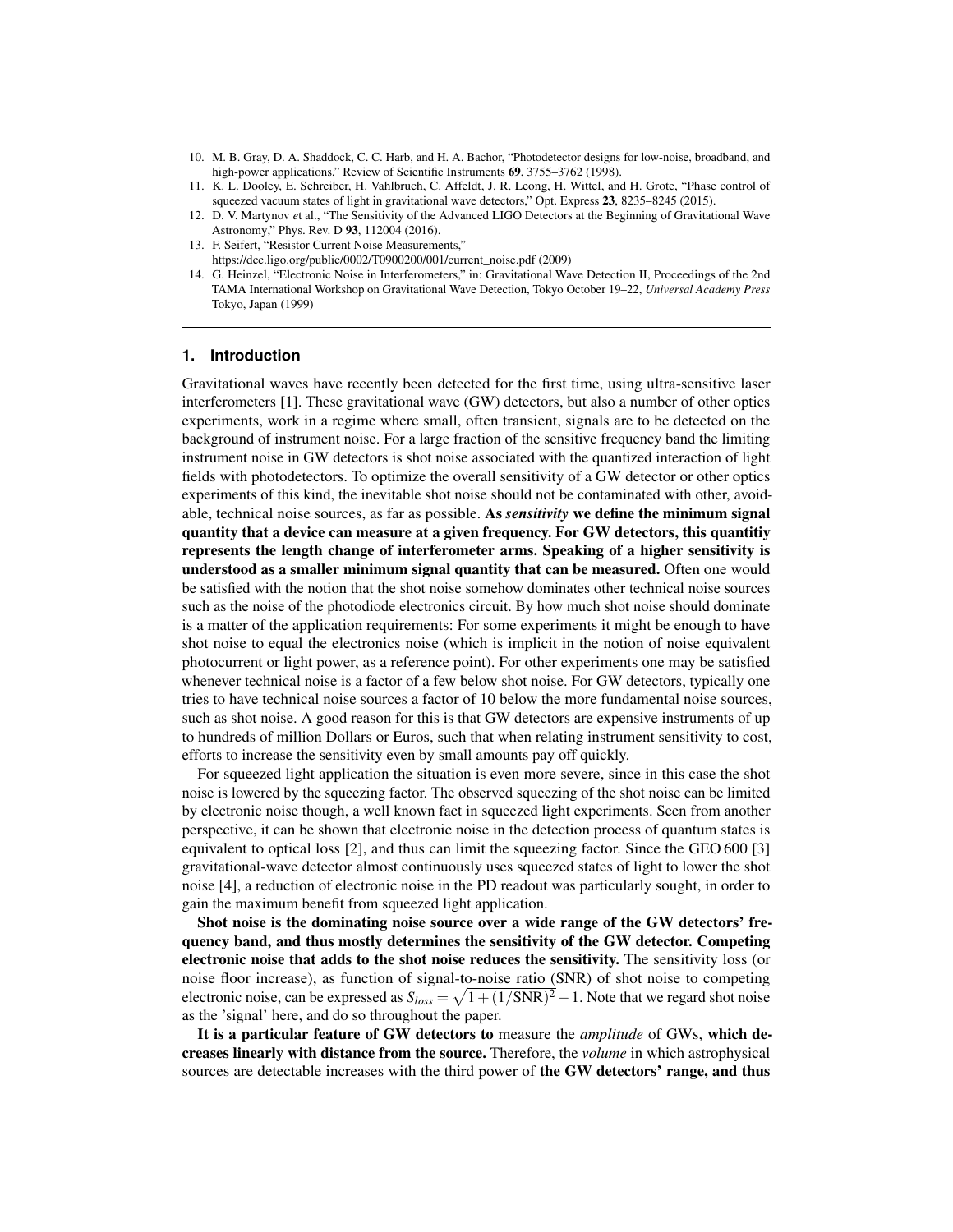with the third power of the linear sensitivity. This holds for astrophysical sources within the relevant frequency band and assuming homogeneous distribution of sources in the volume. Therefore, the loss of sensitive volume, or event rate, as function of SNR can be expressed as  $V_{loss} = \sqrt{1 + (1/\text{SNR})^2}^3 - 1$  $V_{loss} = \sqrt{1 + (1/\text{SNR})^2}^3 - 1$  $V_{loss} = \sqrt{1 + (1/\text{SNR})^2}^3 - 1$ . Figure 1 shows  $V_{loss}$  and  $S_{loss}$  as function of SNR.



<span id="page-3-0"></span>Fig. 1. Loss of sensitive volume to gravitational waves and loss of spectral sensitivity as function of the ratio of shot noise to electronic noise, or any other competing noise source. For a noise source a factor 4 below shot noise, the sensitive volume is reduced by almost 10 %. For a noise source a factor 10 below shot noise, the reduction in volume is 1.5 %.

For the electronic noise of the optical GW readout the goal to have electronic (readout) noise a factor 10 below shot noise has hardly been achieved in the past. In GEO 600 a factor of 7 was achieved (see Fig. [7\)](#page-9-0) and for LIGO [\[5\]](#page-1-4) a factor of 8 was achieved [\[12\]](#page-2-0) at 100 Hz. However, even with a SNR of 10, the loss in sensitive volume would still be 1.5%.

In this paper, we analyze the limitations of the current circuit design approach (section [2\)](#page-3-1), identify ways to overcome these (section [3\)](#page-6-0) and report on the successful application of a new detection circuit design at the GW detector GEO 600 (section [4\)](#page-8-0). Our solution is applicable to other optics experiments which measure quantum noise in the audio-band with high precision. An example are novel laser-amplitude stabilisation schemes using squeezed states of light.

#### <span id="page-3-1"></span>**2. Existing solutions and their limitations**

If operated with sufficient bias voltage, a photodiode (PD) linearly converts light power to electrical current, the latter denoted as *photocurrent* as a reminder of its origin. Further processing involves the conversion of the photocurrent *I* to a voltage *U* which is the quantity most conveniently used for re-distribution in analogue information processing systems. Photodetector circuits often (an exception are resonant detectors for radio frequencies) use an Ohmic resistor (called conversion resistor *R* below) for this current to voltage conversion, as visualized in Fig. [2.](#page-4-0)

We can analyze the associated signal-to-noise ratio of the I to U conversion with a conversion resistor R as follows: The (un-squeezed) shot noise amplitude spectral density  $\tilde{I}_s$  of the photocurrent is

<span id="page-3-2"></span>
$$
\tilde{I}_S = \sqrt{2eI} \tag{1}
$$

with *e* being the elementary charge, and *I* the average current through the photodiode, resulting from detected photons (i.e. the photocurrent).

The current amplitude spectral density  $\bar{I}_T$  due to Johnson [\[6\]](#page-1-5) noise of the resistor *R* is given by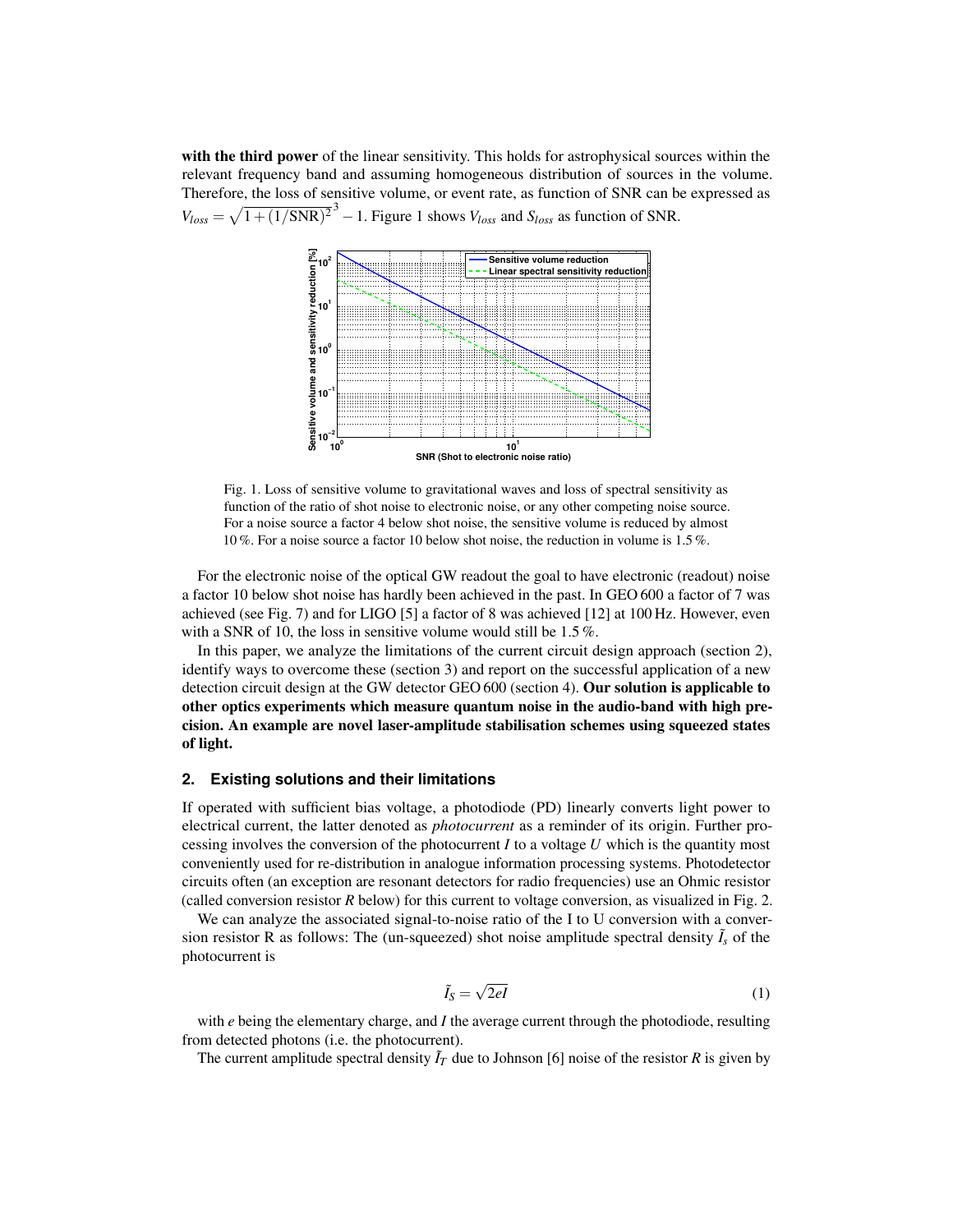

<span id="page-4-0"></span>Fig. 2. Photodetection scheme with a photodiode D and current to voltage converting resistor R. Figure (a) (left) shows the most simple scheme. Figure (b) (right) shows a scheme with the resistor R in the feedback of an operational amplifier (also called *transimpedance* configuration), which has typically a larger range than the most simple scheme at the cost of additional noise from the opamp. Range limitations in both schemes come from the voltage across resistor R: Solution (a) is range limited as the effective bias voltage across the PD (D) is reduced when the voltage across R increases. Solution (b) is range limited by the maximum (negative) output voltage or current of the operational amplifier.

<span id="page-4-1"></span>
$$
\tilde{I}_T = \sqrt{\frac{4k_B T}{R}}\tag{2}
$$

with *k<sup>B</sup>* being Boltzmann's constant and *T* the temperature of resistor *R*. We can now define the signal-to-noise ratio we want to maximize as

<span id="page-4-2"></span>
$$
SNR = \frac{\tilde{I}_S}{\tilde{I}_T}.
$$
\n(3)

As noted above, we view the shot noise spectral density as our signal of interest here. Inserting  $(1)$  and  $(2)$  into  $(3)$  yields

$$
SNR = \sqrt{\frac{eIR}{2k_BT}}.
$$
\n(4)

Obviously, the SNR can be increased by increasing the photocurrent *I* (and thus the detected light power) or the resistor *R*. However, this only goes so far, as one will hit range limitations from the electronics: The photocurrent *I* flowing across the conversion resistor *R* will produce a voltage  $U = IR$  across the resistor, which has to be handled by the circuit. Substituting for *IR* yields

<span id="page-4-3"></span>
$$
SNR = \sqrt{\frac{eU}{2k_BT}}.
$$
\n(5)

It is now more clear that it is the maximum *voltage* across the sensing resistor which is the basic limitation, but not the photocurrent or the conversion resistor individually. For a given circuit with a maximum voltage  $U$ , an increase in photocurrent  $I$  could only be handled by a proportional decrease of *R*, thus nullifying any gain in SNR. An analogous result has been reported in [\[7\]](#page-1-6) where the technique of balanced homodyne detection was mentioned as one means to lower the detection noise in the presence of squeezing. As we demonstrate in this paper, other means to lower the detection noise exist as well.

Equation [\(5\)](#page-4-3) shows that there are two relevant limitations to the SNR: The voltage *U* across the conversion resistor and the temperature of that resistor. For the example of  $U = 10V$  and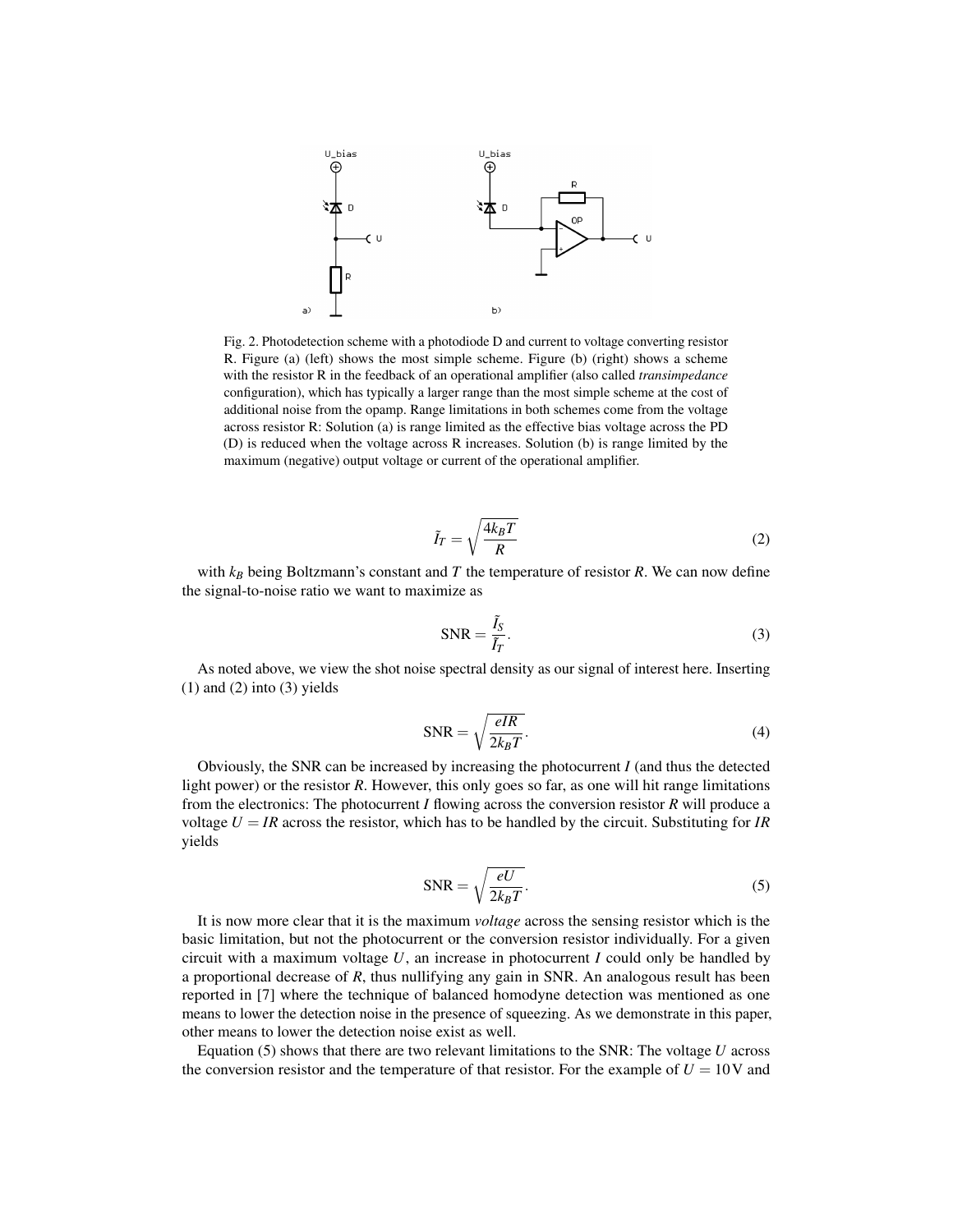$T = 300$ K we obtain SNR = 13.9. Note however, this is an upper limit, which neglects other noise sources in the detection electronics such as amplifier noise and Johnson noise from other circuit resistors. The goal of a good circuit design would be to keep these other noise sources still further below the thermal noise of the conversion resistor.

Another factor reducing the SNR that can be achieved in practice, is that it is not desirable to operate the circuit at the limit of maximum sustainable voltage across the conversion resistor. Ultimately all circuit designs will allow a maximum voltage above which the circuit would become non-linear and saturate. To allow a safe operation under varying conditions (e.g. different possible power levels of light on the photodetector) one would often want to leave a margin of factor 2 or 3.

Figure [3](#page-5-0) shows three curves according to Eq. [\(5\)](#page-4-3). The solid curve reflects the SNR at room temperature as function of voltage across the conversion resistor for un-squeezed shot noise. GW interferometers to date achieve SNRs between 6 and 9 at best, corresponding to voltages of approx. 2 to 4 V (neglecting other noise sources).



<span id="page-5-0"></span>Fig. 3. Shot noise to thermal noise ratio as function of voltage detected across the (current to voltage) conversion resistor. Curves are computed according to Eq. [\(5\)](#page-4-3) with  $T = 300$  K. For the lower two curves an assumed squeezing of the observed shot noise at the denoted levels is assumed, thus reducing the SNR and making the influence of electronic noise larger.

If squeezed vacuum states are injected into the GW detector, the remaining SNR (of shot noise to electronic noise) will be lower by the level of observed squeezing [\[8,](#page-1-7) [9\]](#page-1-8). To reach a SNR of 10 in the presence of 6 dB of squeezing observed, one would need to use a voltage across the conversion resistor of more than 20 V; including practical margins more like 60 V. Also, in this case the full photocurrent flows through the conversion resistor, leading to heat dissipation and potentially increasing flicker noise [\[13\]](#page-2-1). Whether these problems are solvable is subject to further investigation.

Another approach to increase the SNR, motivated by Eq. [\(5\)](#page-4-3), would be to lower the temperature *T* of the conversion resistor *R*, as is practiced in other fields of ultra low-noise sensing such as radio astronomy. However, cooling *R* would be a significantly more complex solution. The sensing electronics are located inside the vacuum system for noise reasons, in the example of LIGO. Adding cryogenic operation to this would be a major intervention. To reach the same improvement as going from 10 V to 60 V operation, one would need a factor of 36 in temperature reduction, namely  $T \approx 8$  K. This is not trivial, also considering the heat load on the conversion resistor.

In the following we look at a different approach, which is to make the current to voltage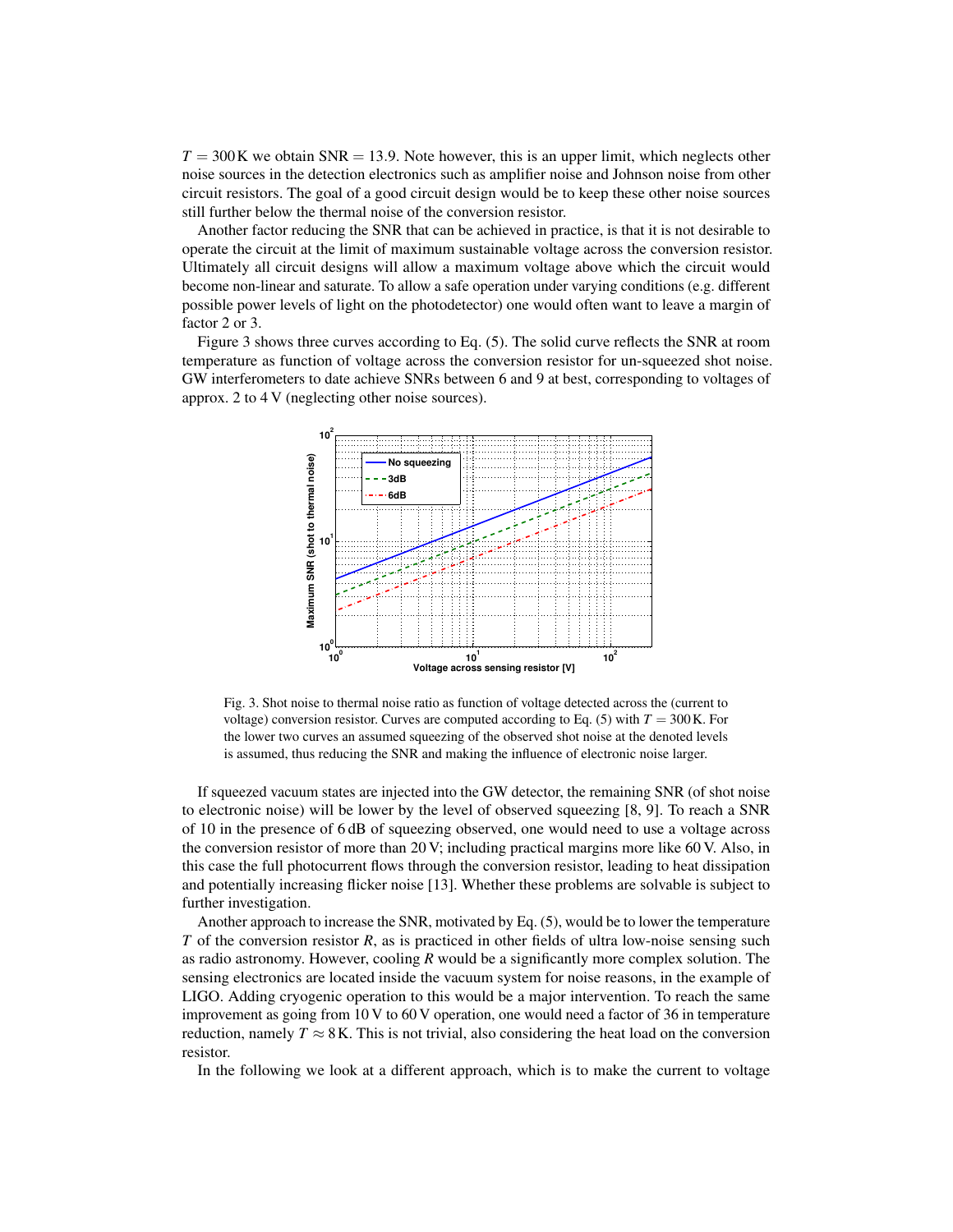conversion a function of frequency, such that the low-frequency (or DC) component of the photocurrent would see a lower conversion impedance than the photocurrent at higher frequencies, in particular in the (nearly) shot noise limited band above 100 Hz. With this approach one can avoid using a high voltage and heat dissipation at the conversion resistor *R*. Note that this approach makes use of the fact that the maximum voltage *U* required at the output of the conversion stage is determined by the DC component of the photocurrent. Therefore, if the conversion factor for the DC component can be reduced, the conversion factor for the band of interest can be increased without increasing the maximum voltage *U*. Another solution to reduce the effective DC conversion factor would be to subtract the DC component of the photocurrent before it enters the conversion resistor. This solution is problematic though for noise reasons, since it is very hard to construct a sufficiently low-noise current source.

## <span id="page-6-0"></span>**3. The new design**

# *3.1. Circuit topology*

An obvious and simple solution to make the current to voltage conversion frequency dependent would be to use an inductor instead of an ohmic resistor as conversion element. A solution of this kind is depicted in Fig. [4](#page-7-0) (a). A resistor *R* in parallel to the inductor *L* is used to create a pole and flatten the frequency response above the pole frequency. At the pole frequency the reactive part of the impedance of *L* is equal to *R* and is given by  $Z = 2\pi fL$ . As an example, for an impedance of  $10 \text{ k}\Omega$  at  $f = 100 \text{ Hz}$  we would need an inductance of  $L = 16 \text{ H}$ . Since this is a rather large inductance, we evaluated electronic alternatives like gyrator circuits resembling the behavior of real inductors. While these circuits would be significantly more compact than a real inductor of several henry, we were not successful in finding any gyrator circuit that would have a sufficiently low noise current for our application. Note that the current noise spectral density of the conversion resistor (or general impedance for that matter) directly competes with the shot noise spectral density of the photocurrent. We therefore tried real impedances (i.e. coils), but in a slightly modified topology.

Figure [4](#page-7-0) (b) shows a modification of Fig. [4](#page-7-0) (a) in which the inductor *L* is not directly used as the current-to-voltage conversion element, but to act as frequency dependent impedance affecting the distribution of the photocurrent: At low frequencies most of the photocurrent *I* flows through inductor *L* to ground, whereas at high frequencies (i.e. in the audio band where we want the best SNR), most of the photocurrent flows towards the opamp where it is converted to a voltage across resistor  $R$  in the transimpedance configuration. A circuit with this topology has been described in Gray [\[10\]](#page-2-2), though for application above the audio frequency band. **The** novelty of the design suggested here lies in the fact that an adaption to audio frequency is developed, which hinges on the availability of suitable inductors for low-noise applications, as detailed below.

Resistor  $R_i$  in Fig. [4](#page-7-0) (b) is required in order to prevent the photocurrent from flowing through the transimpedance stage at low frequencies anyway, but it is also conveniently used to set the pole of the frequency response. Note that this topology has some similarity with the topology (a), but the final current to voltage conversion happens at resistor R in the feedback of the operational amplifier. An advantage of topology (b) is, that the inductance of inductor *L* can be reduced compared to topology (a), for the same pole frequency and (I to U) conversion factor. This is the case because  $R_i$  and  $R$  can be chosen independently, and thus the inductance  $L$  can be reduced by the factor *R*/*R<sup>i</sup>* . A downside of topology (b) is however, the addition of noise from the operational amplifier and from resistor *R<sup>i</sup>* . Effectively, this sets a practical limit on how low inductor *L* can be chosen: If *L* and  $R_i$  are too low, then the voltage noise of the operational amplifier becomes the dominant noise source within the audio band.

The actual solution finally tested and implemented in GEO 600 is shown in Fig. [9](#page-11-0) in the appendix.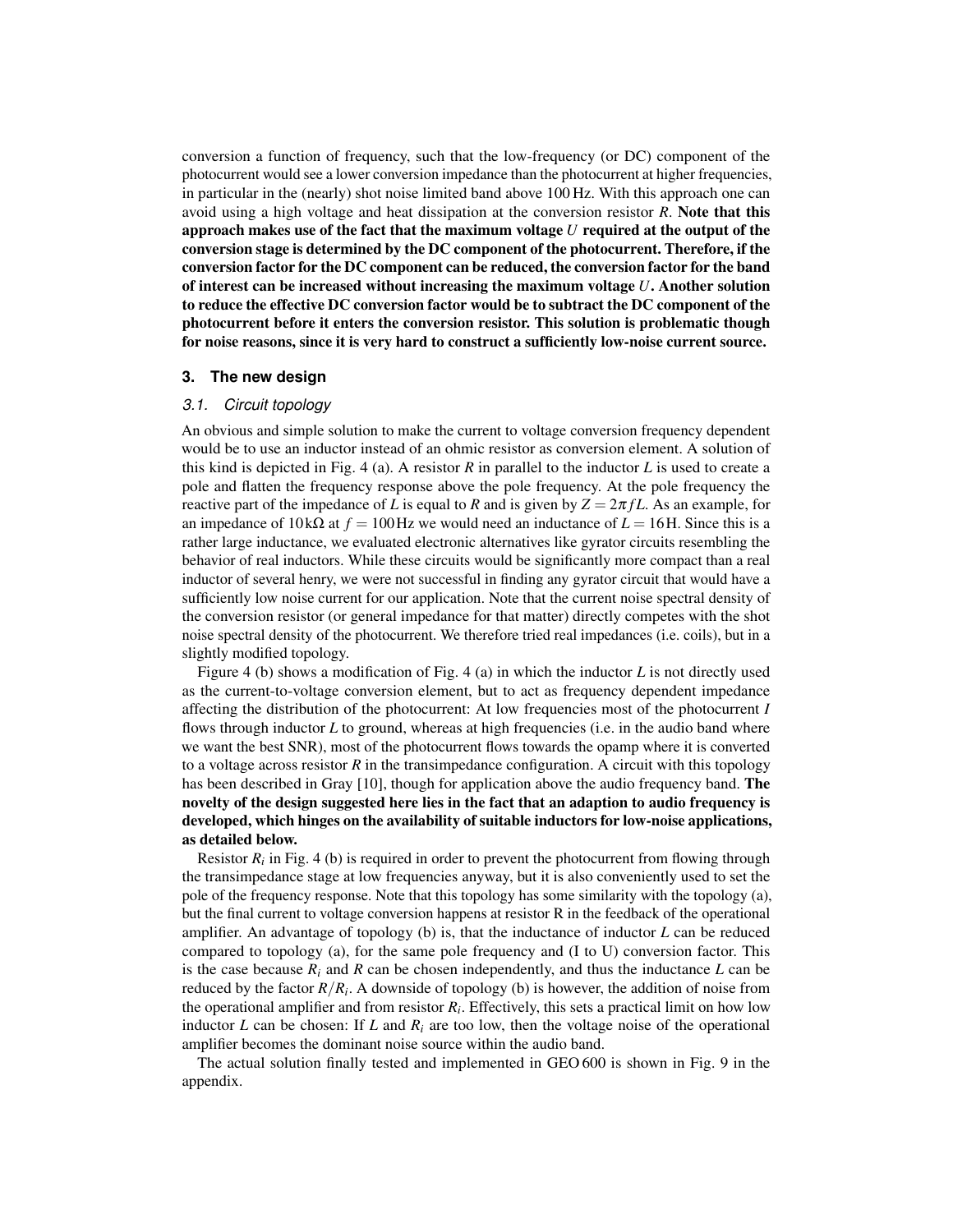

<span id="page-7-0"></span>Fig. 4. Illustration of the alternative configurations using a frequency dependent impedance (an inductor in this case). Figure (a) (left) shows the simplest implementation. Figure (b) (right) shows a variant which allows for the independent tuning of corner frequencies of the response function at the cost of some additional noise from the operational amplifier.

## *3.2. Noise simulation*

Figure [5](#page-7-1) shows the simulated total electronic noise of the circuit tested in GEO 600 at the output X3 in Fig. [9.](#page-11-0) The simulation tool LISO [\[14\]](#page-2-3) was used for this purpose. All components of the



<span id="page-7-1"></span>Fig. 5. Simulated noise at the output X3 of the tested circuit as shown in Fig. [9.](#page-11-0) The total electronic noise and the most relevant noise sources are shown. Shot noise from 6 mA of photocurrent is shown for comparison. See text for tedails. The simulation was done with LISO.

circuit are included in the noise model, but only the dominant or most interesting ones are shown in Fig. [5.](#page-7-1) The thermal noise of the current to voltage conversion resistor R dominates the total noise from about 400 Hz to 30 kHz. Below 400 Hz, the resistor Ri dominates the noise. To further reduce the contribution of resistor Ri one can increase the inductance of L2. Reducing Ri also lowers the contribution from Ri, but increases the contribution from opamp voltage noise. Also shown is the expected shot noise from a photocurrent of 6 mA, to illustrate the expected SNR as function of frequency. The choice of TLE2027 for the opamp is seeking a compromise between current and voltage noise. The contribution from the opamp current noise is close the the thermal noise of R, such that an opamp with lower current noise (such as an opamp with field-effect transistor input stage) could further reduce the noise of this circuit. The notch-like structure in the noise contribution from Ri and the opamp voltage noise come from the fact that the capacitance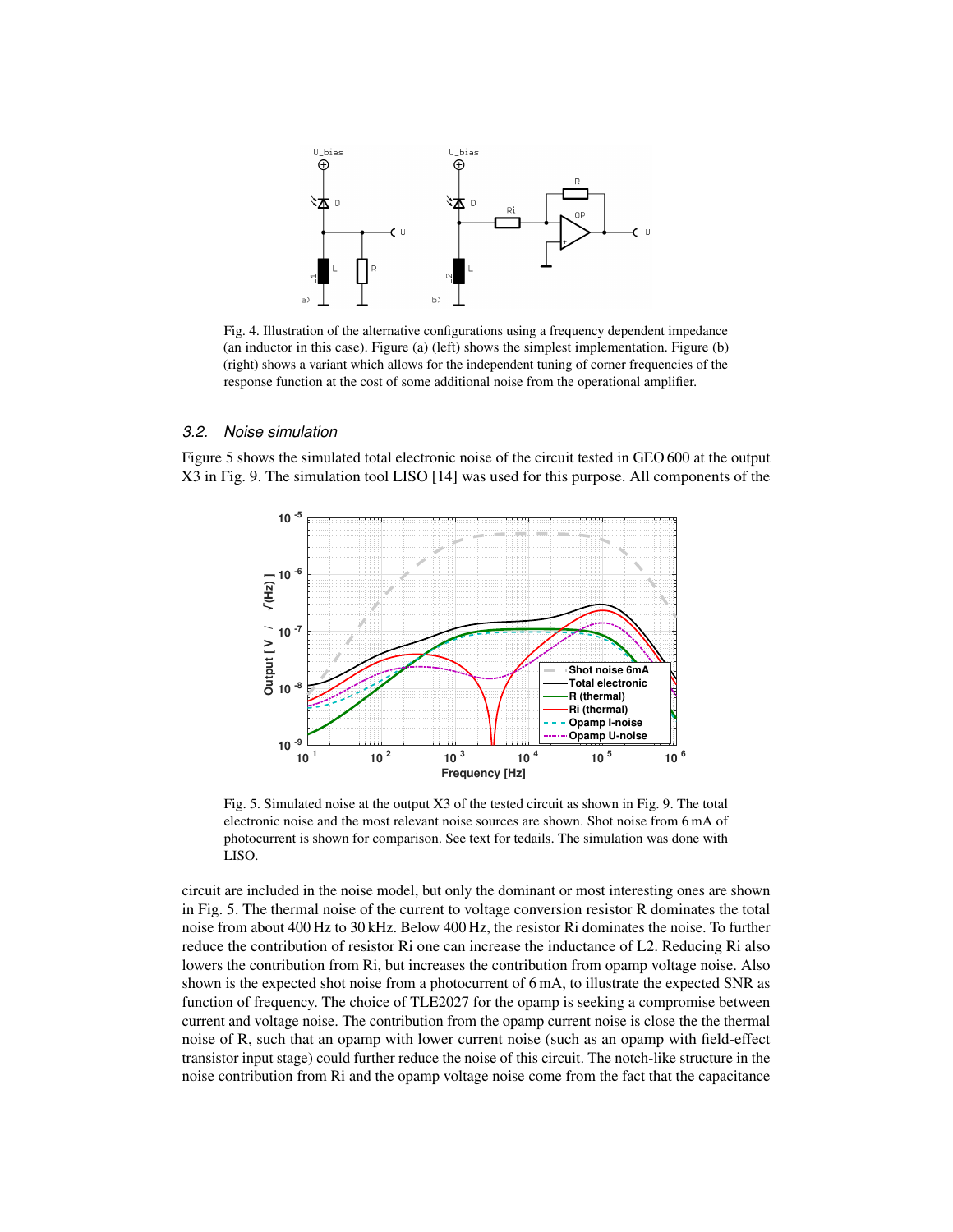of the photodiode PD (600 pF) and the inductor L2 (2 H) form a resonance circuit around 3 kHz. Seen from the direction of Ri, the resonance circuit has the highest impedance on resonance, such that noise current from Ri and opamp voltage noise are minimal at this frequency. Note that this resonance does not show up in the transfer function for the photocurrent.

#### *3.3. Inductor core material*

The largest problem to solve using this circuit design was to find a suitable core material for the inductor L. In order to achieve a high inductance, a ferro-magnetic core material seems appropriate to reduce the size of the coil in the first place. We tested several core materials (among them silicon-iron, SiFe) which showed problems with Barkhausen noise: In a test setup we applied a DC current of I=20 mA with a sinusoidal modulation of 1 mA (peak-to-peak) at 2.5 Hz, to simulate realistic fluctuations of the photocurrent. Under this condition, we measured glitches leading to an increase of the noise in the frequency domain (averaged over several seconds) of at least a factor of 10 at 100 Hz. Glitches were also observed when testing the circuit with the silicon-iron inductor at GEO 600, where a fluctuation of a few  $\%$  of the detected light power frequently occurs on approx. second-long timescales.

The only core material yielding no glitches was mu-metal. Figure [6](#page-8-1) shows noise measurements (under the test condition) of two inductors with different core material, namely SiFe and mu-metal.



<span id="page-8-1"></span>Fig. 6. Noise spectra for test conditions of two inductors. Offset current through the inductors and signal (sinusoidal modulation of the current) were applied as indicated. When a signal was applied to the coil with the SiFe core, excess noise was observed compared to the condition without signal, whereas no excess noise was observed for the mu-metal core. The excess noise was interpreted as Barkhausen noise.

The left hand side of Fig. [10](#page-12-0) in the appendix shows images of the two inductors used for the measurements in Fig. [10.](#page-12-0) Both inductors were custom-made by EA Sowter Ltd in the UK. In order to minimize magnetic pickup by the inductor, we used shielding by a custom-made Mu-metal enclosure, also made by EA Sowter Ltd, for the inductor as shown in the right hand side of Fig. [10.](#page-12-0) The shielding reduced magnetic field pickup by about a factor of about 100 at frequencies around 100 Hz.

#### <span id="page-8-0"></span>**4. Experimental demonstration at the gravitational wave detector GEO 600**

Before implementing the new readout electronics, GEO 600 was operating with a design, the *old* design, based on a single transimpedance stage as depicted in Fig. [2](#page-4-0) (b). Under regular operating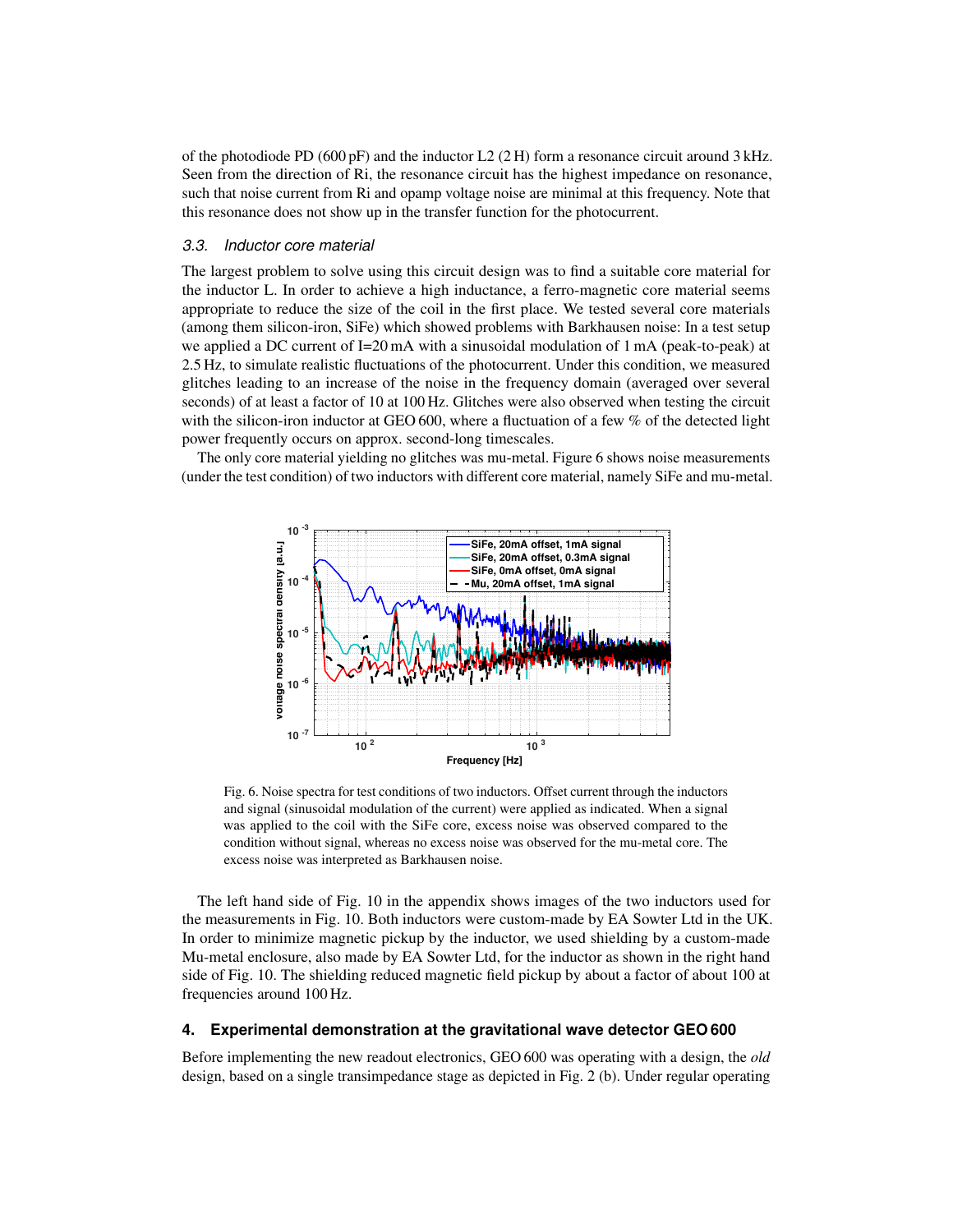conditions with 6 mA of photocurrent, the voltage across the resistor R in that circuit was 6 V. The maximum range was  $12 \text{ mA}$  of photocurrent, such that this circuit used 50% of its range. The 6 V across resistor R corresponded to a maximum possible shot noise to electronic noise ratio of about factor 10 (without squeezing). A factor 7 was achieved in practice, mostly due to additional noise from operational amplifiers.

We then implemented the new circuit as depicted in Fig. [9.](#page-11-0) Figure [7](#page-9-0) shows noise spectral densities at the output of the old and new photodetector circuits, as implemented in GEO 600.



<span id="page-9-0"></span>Fig. 7. Output voltage noise spectral densities for different conditions of the GEO 600 interferometer. The red trace shows interferometer noise (mostly shot noise at frequencies above 1 kHz) under normal operating conditions, but without squeezing. The green trace results from application of squeezed states, which is the default operating condition. Both traces were taken with a photocurrent of 6 mA. Also shown are the electronic noise levels of the PD readout circuits (with no light present on the PD) of the old and new photodiode electronics (blue and black, respectively). For all measurements, an attenuation of 3 dB is applied to the output X3 in Fig. [9](#page-11-0) before recording the signal. The dashed curve shows the simulated noise of the new circuit, which is the same curve as the total noise in Fig. [5,](#page-7-1) but also scaled by 3 dB to be comparable to the measured noise.

An improvement of the shot-noise to electronic noise ratio from about a factor of 7 to more than a factor of 30 is observed, corresponding to a total improvement of a bit more than a factor of 4. For the squeezed shot noise the SNR is improved from a factor of 4.5 to a factor of more than 20. The noise equivalent photocurrent (where shot noise equals electronic noise) of the new circuit is about  $5 \mu$  A with a usable range of 20 mA photocurrent. Since the the new circuit uses only 30 % of its range (6 mA / 20 mA), while the old one used 50 %, the total dynamic range (defined as ratio of maximum DC current to electronic noise) was improved by a factor of 7.

The observed squeezing did improve by about 2.5 % or 0.2 dB with the new circuit as shown in Fig. [8.](#page-10-0) This corresponds well to the expected improvement in observed squeezing (compare Fig. [1\)](#page-3-0). A circuit based on the new design has been in continuous use at GEO 600 since July 2015 and no negative effects of the new circuit have been observed.

In the future, if higher squeezing levels can be realized at GEO 600 or other detectors, the benefits will be even larger. For example, when aiming for 10 dB of observed squeezing, the signal-to-noise ratio with squeezing and the old detection electronics would be only about a factor of 2, thus reducing the observed squeezing by 1 dB!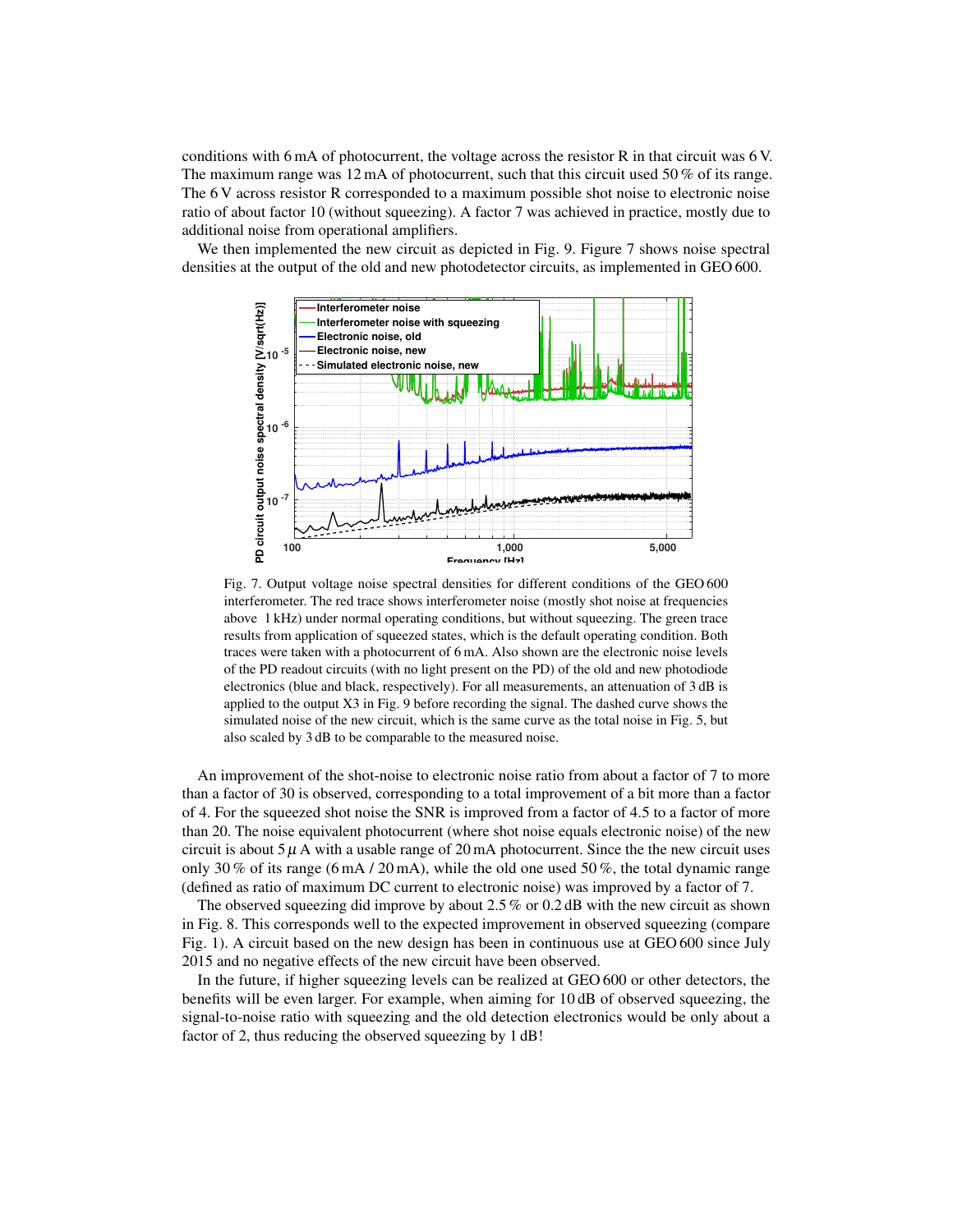

<span id="page-10-0"></span>Fig. 8. Spectral ratios of squeezed noise divided by un-squeezed noise for the old and new photodetector designs. With the new design the spectral ratio is lowered by about 2.5 % at frequencies of several kHz, corresponding to an improvement of the observed squeezing level of about 0.2 dB. The irregular structure around 3 kHz is caused by a non-stationary noise feature at the time of the measurements and is not related to the PD circuits under test here.

# **5. Conclusion**

We proposed and experimentally demonstrated a new photodetection circuit design, which allows for an ultra-low noise readout of shot noise in the audio band while detecting photocurrents of up to 20 mA. The dynamic range has been increased by a factor of 7, compared to the formerly used circuit design, thus providing headroom for future laser power increase and higher squeezing levels. The new circuit is in particular useful for squeezed light applications where contribution from electronic noise is critical and for large-scale experiments where even small improvements of the signal-to-noise ratio are worthwhile to pursue. A circuit based on the new design has been in continuous use at GEO 600 since July 2015.

# **6. Appendix**

## *6.1. Schematic of actual solution*

The actual solution finally tested and implemented in GEO 600 is shown in Fig. [9.](#page-11-0) The new topology proposed in this paper is in the lower left of the diagram, in section C. The series resistor R2 in line with the inductor L2 is used to set the zero of the frequency response together with the copper resistance of coil L2 (24 $\Omega$  in this case). Ri sets the pole frequency (together with L2) as mentioned above. In this example, the zero frequency is set to  $f<sub>z</sub> = 3$  Hz and the pole frequency to  $f<sub>P</sub> = 100$  Hz. The circuitry on the right hand side of section C serves as frequency shaping stage, tailored to subsequent analog-to-digital conversion. It was designed to not affect the SNR (shot noise to electronic noise) significantly. The noise from this stage is dominated by the thermal noise of the impedance of the input network, consisting of R40, R41, and C5. Above 1 kHz the noise of the frequency shaping stage is a factor of 11 lower than the thermal noise of the current-to-voltage conversion resistor, R14, in the previous stage.

Section B shows circuitry providing a radio frequency path for the photocurrent which is used to control the phase of the squeezed light application (with the signal derived from this photodetector) [\[11\]](#page-2-4). Inductor L1 provides some isolation at high frequency between sections B and C. It prevents RF photocurrent to significantly enter section C, and prevents noise currents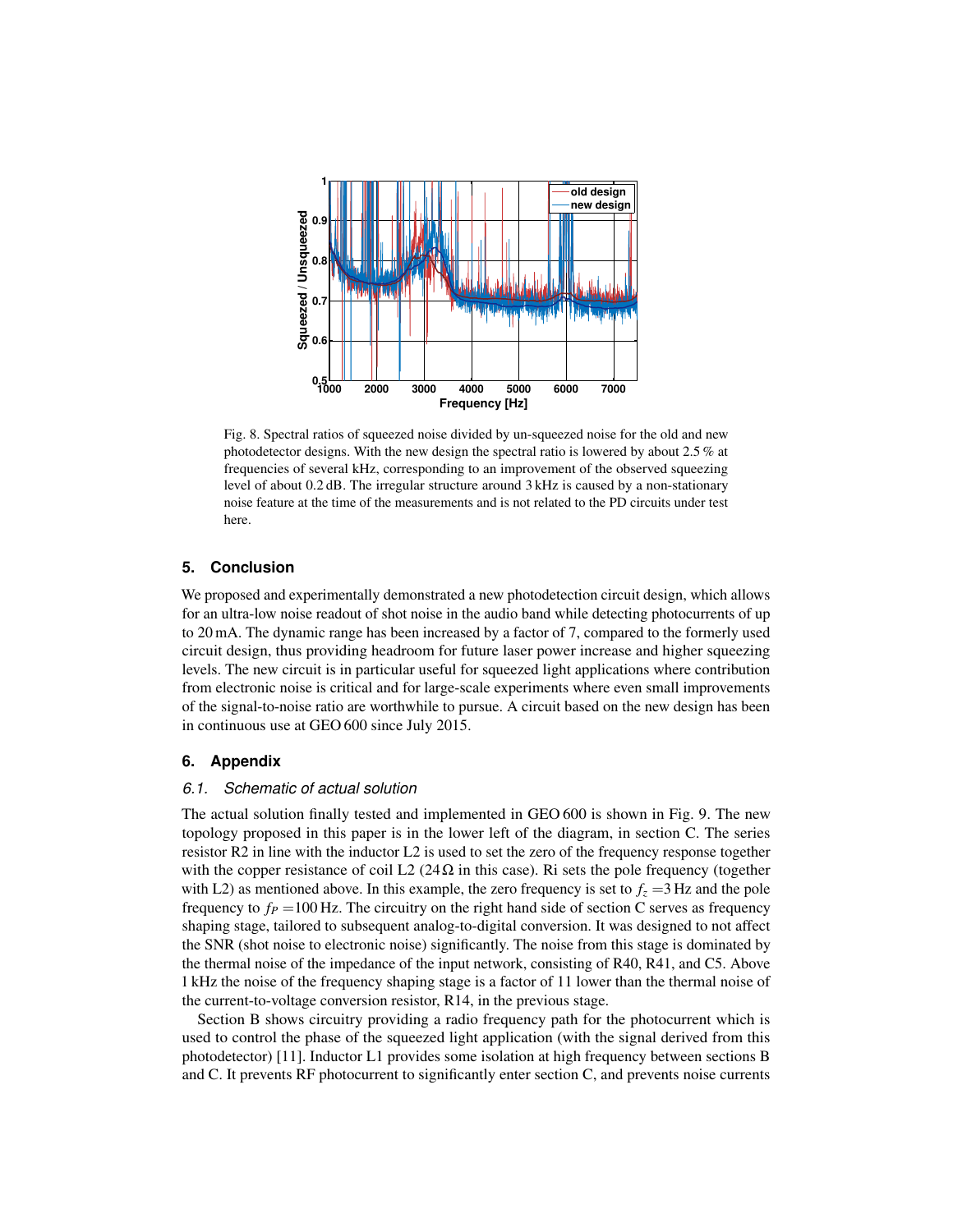## of section C to significantly enter section B.



<span id="page-11-0"></span>Fig. 9. Simplified actual circuit diagram for the implementation at GEO 600. The proposed new topology is shown on the left side of section C. Section B shows circuitry providing a radio frequency path for the photocurrent which is used to control the phase of the squeezed light application. Section A shows the implementation of a monitor output for the instantaneous photocurrent. While being slightly more complex, this is a clean and frequency independent way to monitor the photocurrent for auxiliary control purposes. The photodiode D1 is an Indium-Gallium-Arsenide type optimised for ultra-high quantum efficiency (typically 99 %). The diameter of D1 is 3 mm and its capacity is approx. 600 pF. Zener diodes D2 protects D1 from too high bias (in case of faults), whereas D3 serves as a shunt for self-induction of L3 in case of rapidly reducing photocurrent.

## *6.2. Images*

The left hand side of Fig. [10](#page-12-0) shows images of the two inductors used for the measurements in Fig. [10.](#page-12-0)

# **Funding**

Science and Technology Facilities Council (STFC) (ST/L000946/1), the University of Glasgow in the UK, the Bundesministerium für Bildung und Forschung (BMBF), the Volkswagen Stiftung, and the state of Lower Saxony in Germany.

## **Acknowledgments**

We thank W. Korth and V. Frolov for useful discussion on this topic. At the time of writing H. Grote is supported by LIGO laboratory. This document has been assigned LIGO Nr. P1500203.